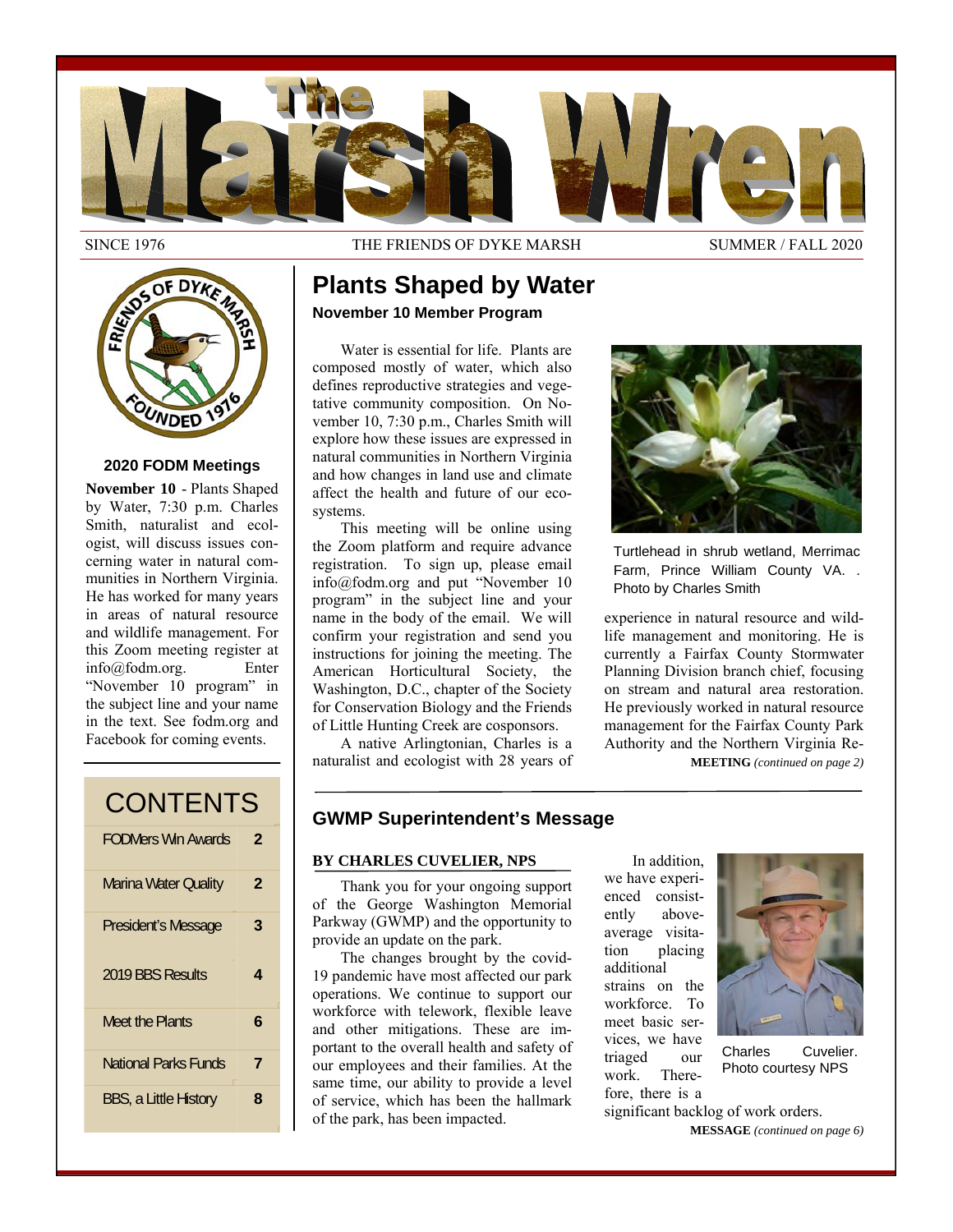# **FODMers Win Awards**

We send congratulations to several FOD-Mers who received welldeserved awards. Barbara Saffir placed second in John Kelly's annual Washington Post Squirrel Week Squirrel Photography Contest with a beautiful chipmunk photo. In 2019, she placed. In our spring newsletter,



This chipmunk photo was a winner for Barbara Saffir.

> case, images from 111 photographers. One of Jane's photos was of three blue-gray gnatcatcher nestlings begging for food. The second was a white-tailed doe deer with her fawn. The magazine is published by the Virginia Department of Wildlife

we reported that FODMer Jane Gamble won the 2020 contest. You can see all the photos on the internet here: https:// www.washingtonpost.com/dc-md-va/2020/04/14/best[photos-washington-posts-squirrel-week-2020-contest/.](https://www.washingtonpost.com/dc-md-va/2020/04/14/best-photos-washington-posts-squirrel-week-2020-contest/) 

Jane also had two photographs in Virginia Wildlife magazine's July-August 2020 annual photography show-



Blue-gray gnatcatcher nestlings. Photo by Jane Gamble

Resources. FODMer Cathy Ledec was recognized yet again for her dedication to conservation with the 2020 Sally Ormsby Environmental Stewardship Award for 17 years of volunteer service at Huntley Meadows Park and for the Fairfax County Park Authority (FCPA). FCPA officials said that her

### **Water Quality at Belle Haven Marina**

The Potomac Riverkeeper Network's May to September 2020 water quality monitoring program found that as of August 26, water at the Belle Haven Marina met the Virginia Department of Environmental Quality's primary contact water safety standards 92



Water quality at the Belle Haven Marina earned a "green" rating. Photo by D. McManus

percent of the time. Sampling at Oronoco Bay Park met the standards 77 percent of the time. Both Belle Haven Marina and Oronoco Bay Park earned a "green" rating, demonstrating that the level of E. coli at the time of sampling fell beneath the Virginia Department of Environmental Quality's primary contact water safety standards, reported Nancy Stoner of the Network. E. coli is a bacterial indicator of fecal contamination in freshwater. You can learn more here: https://www.theswimguide.org/. If you'd like to help with next year's monitoring program, email info@fodm.org.

#### **MEETING** *(continued from page 1)*

gional Park Authority. Charles is a U.S. Army veteran, board member of the Virginia Native Plant Society, certified ecological restoration practitioner and Virginia Master Naturalist instructor.

work "firmly focused on improving the environment and on protecting and restoring irreplaceable natural resources, including native wildlife."

# **Editor:**

Dorothy McManus

**Assistant Editor:**  T. D. Hobart

Friends of Dyke Marsh P.O. Box 7183 Alexandria, VA 22307 info@fodm.org

Visit our website at **www.fodm.org** or on **Facebook.com**

Copyright © 2020, The Friends of Dyke Marsh, Inc. All rights reserved.

# **Friends of Dyke Marsh Board of Directors**

**President** Glenda Booth 703-765-5233

**Vice President**  Dixie Sommers 703-969-7931

**Secretary** Dorothy McManus (*Marsh Wren*) 703-960-3643

> **Treasurer** Pat Salamone 703-329-1748

Ed Eder (Past President)

**Board Members** 

Bob Veltkamp (Membership)

David Barbour

Jim Gearing

Deborah Hammer

Meg Jonas

**Board members can receive email at info@fodm.org**. *The Marsh Wren* is a quarterly publication of the Friends of Dyke Marsh, Inc., a nonprofit  $501(c)(3)$  organization. Letters and submissions to *The Marsh Wren* are welcome. Send them to the address at left. Special thanks to Duncan Hobart for managing our website (www.fodm.org).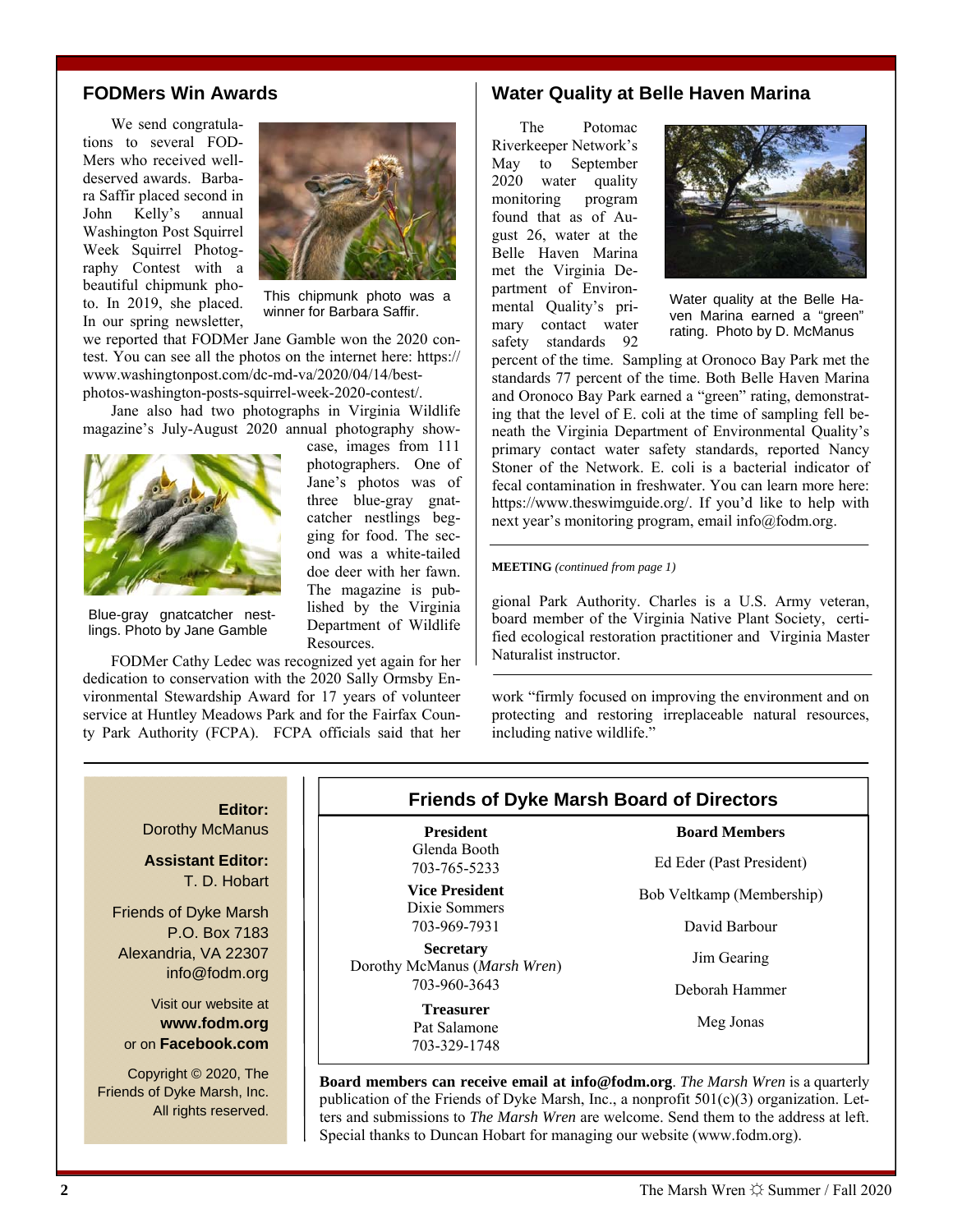

# **President's Message Glenda C. Booth, President, Friends of Dyke Marsh**

 As we cope with the seemingly interminable covid-19 pandemic and its constraints, let's remember to get outdoors, socially-distanced for some "nature

> mate that Dyke Marsh could lose around 1,000 pumpkin ash trees. Many dead trees stand out when viewed from the river.  **Saving Native Plants**  Our invasive plants team tackled non-native plants in the native plant area from late spring to late October and typically hauled out eight or so bags of unwanted plants. It appears that at least 80 percent of our native plants are surviving. Controlling invasive, competing plants should help.

therapy." Dyke Marsh is brightened with the colors of fall and the annual, southbound bird migration is well underway. The marsh is a "significant migratory resource (and urban corridor habitat) along the Atlantic Flyway in the Mid -Atlantic Region," reported the U.S. Geological Survey.

#### **Our Surveys Spotlighted**

We were honored to participate in the National Park Service's Spotlight on Resources research conference on October 7 and 8. Jessica Strother and Bob Veltkamp prepared a poster describing our almost five years of surveys of dragonflies, damselflies and butterflies in Dyke Marsh. Here are the total numbers of species documented from 2016 through 2019: butterflies, 49 species; damselflies, 12 species; dragonflies, 36 species. A 2011 survey confirmed 16 dragonfly and damselfly species in Dyke Marsh. Volunteers matter!

#### **Saving Pumpkin Ash Trees**

We are in our sixth year of treating 18 pumpkin ash trees threatened by the invasive emerald ash borer. "All of our study trees are still leafing out in the spring and the females are producing seeds," observed our project leader, Robert Smith, this summer. "This is in stark contrast with most other ash trees in Dyke Marsh." NPS officials esti-



Volunteer Jim Gearing removes mile-a-minute plant. Photo by Glenda Booth

#### **Breeding Birds Confirmed**

Our loyal breeding bird surveyors, led by Larry Cartwright, confirmed all of Dyke Marsh's resident woodpeckers: red-bellied, downy, hairy and pileated and northern flickers, reported Larry. Laura Sebastianelli and Larry found the first ever red-shouldered hawk nest in Dyke Marsh. Observers saw Carolina chickadees and tufted titmice feeding nestlings, orchard oriole nests and a Baltimore oriole nest. We'll share more highlights in Larry's future report. We posted some stunning pictures on our website, thanks to our talented photographers.



Sumac leaves turn bright red in the fall. Photo by Glenda Booth.

### **A Trashy Shoreline**

Seventeen volunteers hauled out 42 bags of shoreline trash on September 26. The pandemic has exacerbated our usual torrent of litter, adding discarded masks, rubber gloves, wipes and even more carryout food packaging items. Local officials lament that wipes are clogging up sewer systems. Despite some labels, wipes are not "flushable."

#### **Dyke Marsh in the Washington Post**

Washington Post columnist John Kelly recounted in his June 30, 2020, column that Smoot Sand and Gravel hauled away over half of Dyke Marsh, 270 acres, between 1940 and 1972, which destabilized the wetland. Writing "Smoot Sand & Gravel almost killed something else," he was following up on a previous column about Bryant A. Lyles who died in 1917 from falling off "Smoot's Dredging Machine" in the Potomac River.

#### **Dyke Marsh Film, Photos**

On our website, you can "revisit" "On the Edge," our 2005 film that premiered at the Environmental Film Festival at the John F. Kennedy Center for the Performing Arts. Dave Eckert was the videographer and producer.

Be sure to post your photos at our two Chronolog stations, one at the native plant restoration site on the Haul Road trail and one at the "Big Gut" across from Tulane Drive to document changes over time. Visit www.chronolog.io.

#### **Onward**

 Let's hope 2021 is better than 2020. We assume we will have to have our member programs online for much of the year. We know that everyone longs for more normal times, like enjoying our favorite marsh, unmasked and sharing the joys of nature together.

Volunteers are our lifeblood. At info@fodm.org, get involved and thanks for your loyalty.

# **Glenda C. Booth**

*Glenda C. Booth is the president of the Friends of Dyke Marsh and active in conservation issues in Virginia*.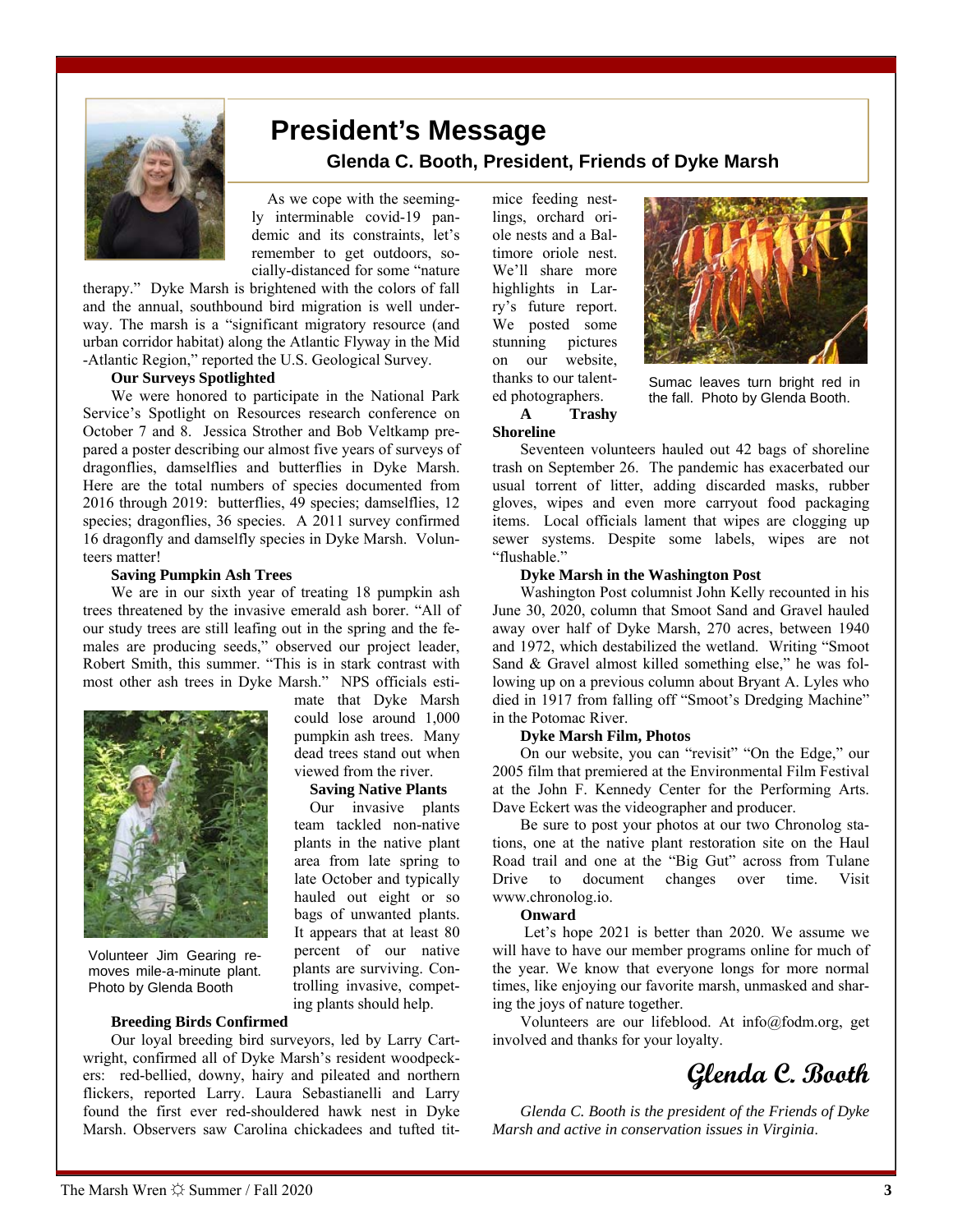# **The Results of the 2019 Dyke Marsh Breeding Bird Survey**

### **BY LARRY CARTWRIGHT, BBS Survey Coordinator**

The 2019 Dyke Marsh Breeding Bird Survey was conducted between Saturday, May 25 and Thursday, July 4, but any data collected outside of this period that confirmed a breeding species was entered into the database. This permitted us to filter out most migrants that do not use the marsh or surrounding habitat to breed. I also included information provided from the Sunday morning walks and reliable indi-

viduals to supplement data reported by the survey teams. The survey tract encompasses the Belle Haven picnic area, the marina, the open marsh, that portion of the Big Gut known as West Dyke Marsh that extends from the George Washington Memorial Parkway west to River Towers, the Potomac River from the shoreline to the channel, and the surrounding woodland from the mouth of Hunting Creek to south of Morningside Lane.

The breeding bird survey methodology uses behavioral criteria to

determine the breeding status of each species found in the survey tract. Species are placed into one of four categories: confirmed breeder, probable breeder, possible breeder, and present. We identified 71 species at Dyke Marsh during 2019. There were 40 confirmed breeding species, 10 probable breeders, and 13 possible breeders. An additional 8

species were listed as present, but either were colonial breeding waterbird species not using a rookery inside the survey tract, species in unsuitable habitat for breeding, or migrants still transiting northern Virginia to breeding areas further north.

The 2019 survey revealed some noticeable changes in songbird presence and distribution. Some species like Great Crested Flycatcher, Eastern Kingbird, and Orchard Oriole were found in their usual abundance and all bred at Dyke Marsh Wildlife Preserve. However, for the first time since I became compiler in 1994, Yellow Warblers

and Baltimore Orioles were not confirmed as breeders. Although volunteers discovered four or five territorial Baltimore Oriole males and even a male-female pair, we found no evidence of breeding. Yellow Warbler males did not even attempt to establish territory. Song Sparrows, often confirmed as breeders in past years, were also absent.

Warbling Vireos were confirmed as breeders in 2019 and although numbers were robust around Haul Road and



Adult Pileated Woodpecker shown feeding fledged youngster. Photo by Ed Eder



These Northern Flickers, listed as confirmed breeders in this year's survey, are shown copulating. Photo by Ed Eder

the Belle Haven picnic area, the density in the south marsh was dramatically diminished. Although we could easily find up to nine Warbling Vireos in the picnic area and Haul Road during a morning outing, it was extremely difficult to document more than two singing males while conducting a survey from the Big Gut Bridge and Tulane Drive south to Morningside Lane.

The results of the 2019 survey also indicated a drop in the number of songbird young that fledged, including the

more common species like Eastern Kingbird and Orchard Oriole, where we found numerous nests of both species, but fewer than expected family groups. We found no Warbling Vireo nests or fledged young in 2019. Our confirmation of this species consisted of an adult carrying food to an unlocated nest.

 There are several possibilities as to what happened during the 2019 breeding season. We have discussed the possible effect of unsettled weather and a warming climate, a reported drop in the insect and other

arthropod prey base, the death of Pumpkin Ash at Dyke Marsh, and the likelihood that 2019 was just an off year. It may be a combination of events occurring simultaneously. The death of the Pumpkin Ash has opened many areas that used to produce canopy cover that may have concealed many songbird nests from predators. I received one report

> in 2019 of Fish Crows attacking and consuming Eastern Kingbird nestlings along the boardwalk at the end of Haul Road. Perhaps predation is becoming a more frequent event.

> Volunteer surveyors always play close attention to two prominent birds that occupy the open marsh, Marsh Wren and Least Bittern. We have found only one active Marsh nest since 2014. Despite the lack of breeding attempts, at least a few Marsh Wren males occupied the marsh, even if only briefly, since 2015. The 2019 survey recorded no Marsh Wrens at Dyke Marsh, the first time this has happened in my tenure as compiler.

The status of the Least Bittern seems more precarious than ever. One caveat is that we conducted only two canoe routes in the south marsh in 2019, but canoe teams covered the marsh around the Haul Road, Little Gut, and the western edge of the marsh south of the Little Gut to Bird Island almost weekly. These canoe teams plus a land-based team yielded only two reports in early June of a Least Bittern in **SURVEY** *(continued on page 5)*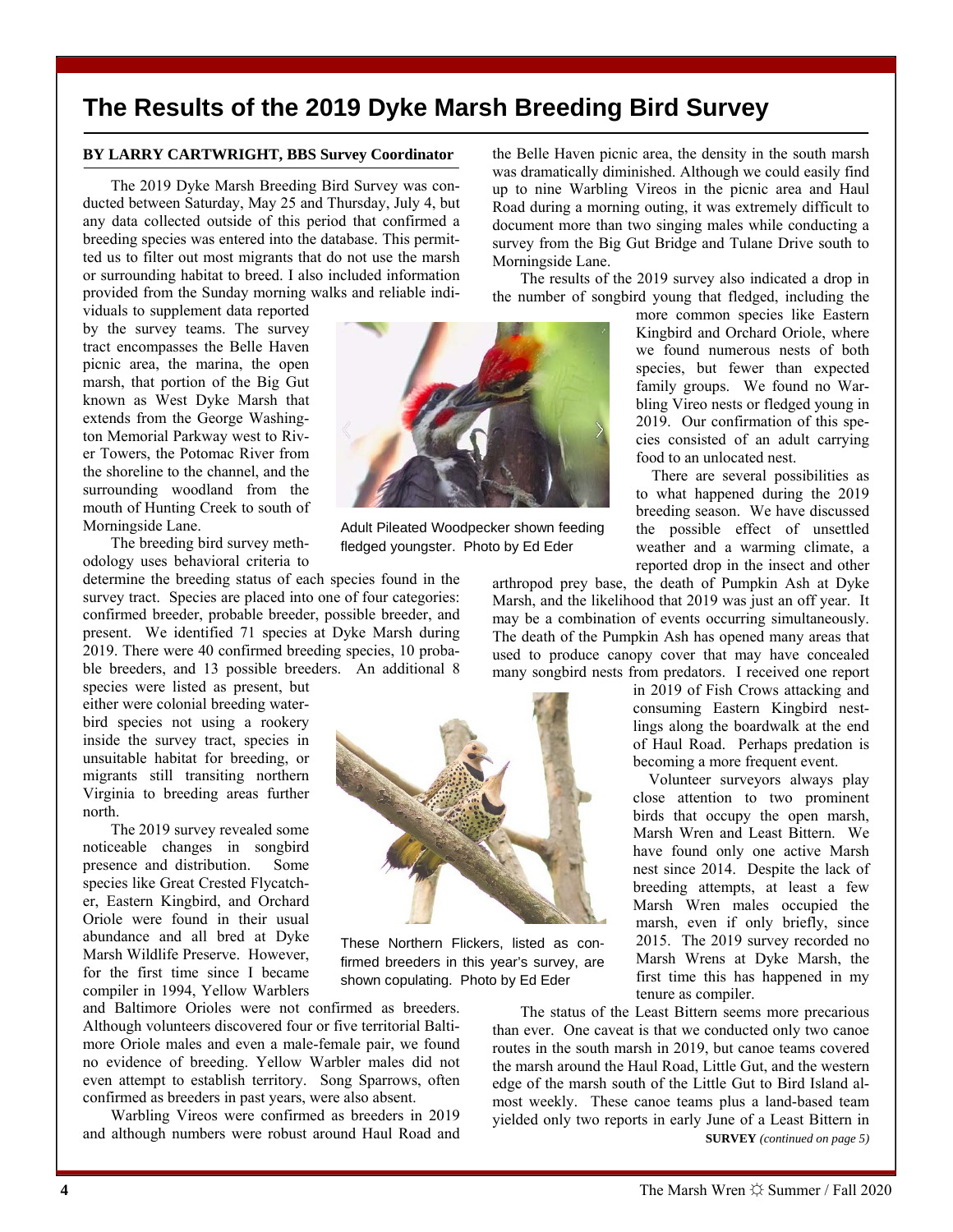#### **SURVEY** *(continued from page 4)*

one of the tributaries of the Little Gut. The two southern canoe teams conducted their surveys in late June. Each of these teams reported one bird, both in the upper portion of the Big Gut, but at separate locations. That is the total sum of Least Bittern reports for 2019.

The Haul Road Bald Eagle nest was successful in its



Adult bald eagle with one of two nestlings at the Haul Road nest site. Photo by Ed Eder

associated with the Tulane Drive nest.

Ospreys built eleven nests in 2019. A nest on Bird Island was destroyed by Memorial Day weekend apparently when part of the tree supporting it broke off and a second



A female hooded merganser is followed by her young. Photo by Laura Sebastianelli

shoreline while unsuccessful nests were further out in the river on pilings or other artificial structures. I have no ready explanation or theory as to why this would be the case. I

second season of existence. The novice breeding pair fledged one young bird in 2018; this year they doubled that effort with two youngsters fledging by early June. The Morningside Lane breeding pair produced at least one fledged young, but we found no fledged birds that could be

nest built on a huge stump in the Potomac River near Porto Vecchio met a similar fate when it was washed away. Of the remaining nine nests, only half produced nestlings and fledged young. Successful nests tended to be closer to or along the initially toyed with the idea that something may have impacted the fish prey base in the open river, but there is no tangible evidence to prove that.

Finally, and much to my surprise, we added four firsttime confirmed breeders to the Dyke Marsh list, consisting of one waterfowl species, two hawks, and a songbird. In April, one of our volunteers who resides at River Towers, spotted a Hooded Merganser hen with eight recently hatched young in West Dyke Marsh. The actions of a Redshouldered Hawk pair courting and copulating in West

Dyke Marsh throughout March culminated in the fledging of at least one youngster in July. Eastern Bluebirds bred in a cavity in an open parklike wooded area adjacent to the marsh in West Dyke Marsh. We observed a fledged youngster by late June. Finally, although the effort was abandoned, a nest-building Cooper's Hawk was documented along Haul Road in mid -April.



The Dyke Marsh Wildlife Preserve Breeding Bird Survey

A Cooper's hawk attempted nest building along Haul Road. Photo by T.D. Hobart

would not be possible without the dedication of those citizen-scientists who collected valuable data. The Friends of Dyke Marsh and I as the compiler are pleased to acknowledge all the people who contributed time and expertise to the survey in 2019.

In alphabetical order, they are: Eldon Boes, Ed Eder, Sandy Farkas, Gerry Hawkins, Clark Herbert, Ellen Kabat, Elizabeth Ketz-Robinson, Dorothy McManus, Ginny McNair, Larry Meade, Roger Miller, Nick Nichols, Rich Rieger, Don Robinson, Laura Sebastianelli, Phil Silas, Robert Smith, Dixie Sommers, Sherman Suter, Margaret Wohler, Katherine Wychulis.

#### **The 2019 Breeding Bird Survey Results**

**Confirmed - 40 Species**: Canada Goose, Wood Duck, Mallard, Hooded Merganser, Mourning Dove, Osprey, Cooper's Hawk, Bald Eagle, Red-shouldered Hawk, Red-bellied Woodpecker, Downy Woodpecker, Northern Flicker, Pileated Woodpecker, Eastern Phoebe, Great Crested Flycatcher, Eastern Kingbird, Warbling Vireo, Blue Jay, Fish Crow, Tree Swallow, N. Roughwinged Swallow, Barn Swallow, Carolina Chickadee, Tufted Titmouse, House Wren, Carolina Wren, Blue-gray Gnatcatcher, Eastern Bluebird, American Robin, Gray Catbird, Brown Thrasher, Northern Mockingbird, European Starling, Cedar Waxwing, House Sparrow, House Finch, Orchard Oriole, Red-winged Blackbird, Common Grackle, Northern Cardinal.

**Probable - 10 Species**: Green Heron, Barred Owl, Eastern Wood-Pewee, Acadian Flycatcher, Red-eyed Vireo, American Goldfinch, Baltimore Oriole, Prothonotary Warbler, Common Yellowthroat, Indigo Bunting.

**Possible - 13 Species**: Chimney Swift, Ruby-throated Hummingbird, Spotted Sandpiper, Least Bittern, Belted Kingfisher, Hairy Woodpecker, American Crow, White-breasted Nuthatch, Song Sparrow, Brown-headed Cowbird, American Redstart, Northern Parula, Yellow Warbler.

**Present - 8 Species**: Rock Pigeon, Ring-billed Gull, Doublecrested Cormorant, Great Blue Heron, Great Egret, Black Vulture, Turkey Vulture, Blackpoll Warbler.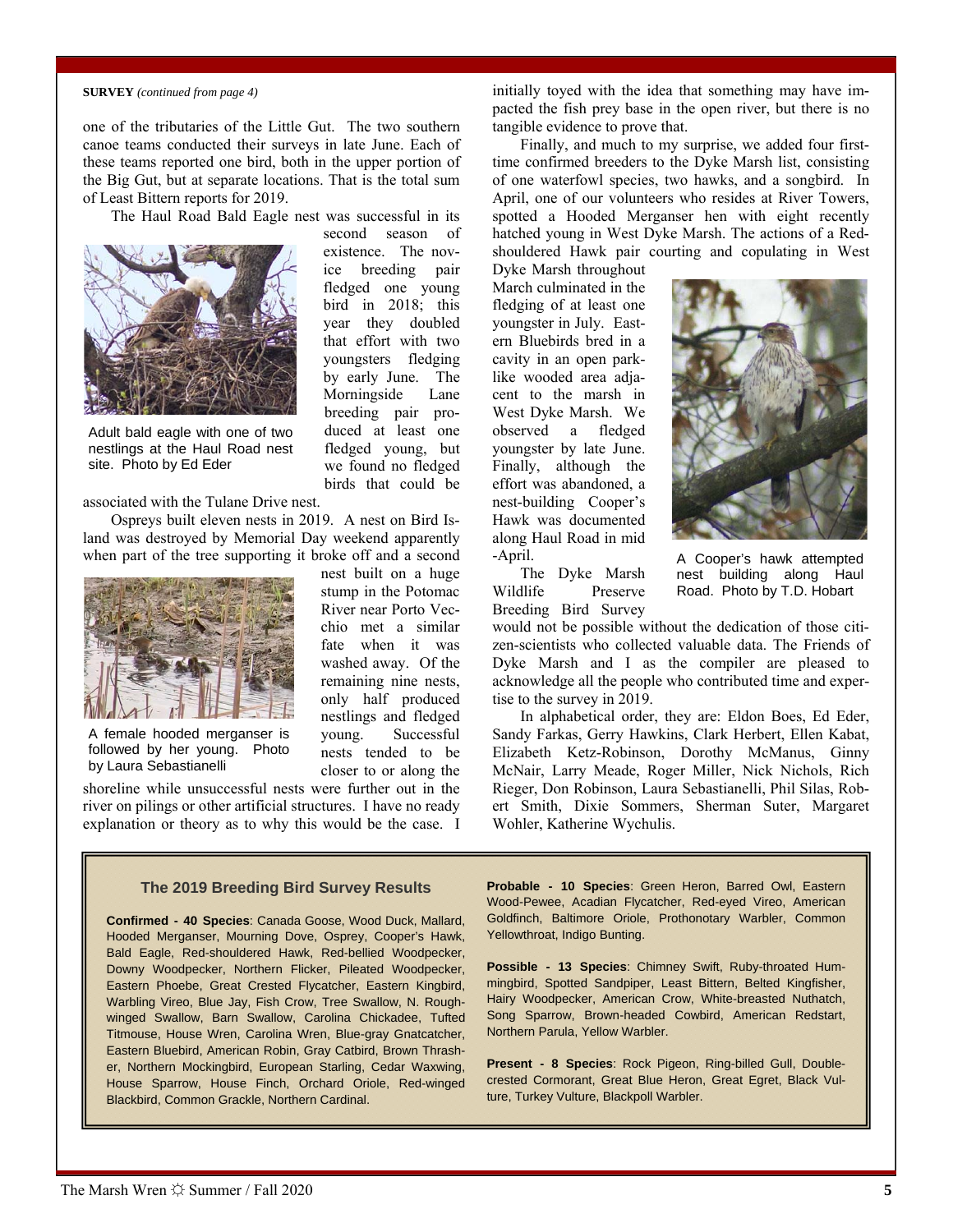# **Meet the Plants of Dyke Marsh - Cardinal Flower**

### **BY PATRICIA P. SALAMONE**

When cardinal flower (*Lobelia cardinalis*) blooms in late summer, its brilliant red flowers really stand out. In naming cardinal flower as a plant of the week, the U.S. Forest Service wrote: "Few native plants have flowers of such



mon herbaceous perennial." The flowers appear in

intense color as this com-

terminal spikes (racemes) about 8 inches long. (The plant itself typically grows from 1 to 4 feet high.) The individual flowers are tubular and have two lips, the upper lip having two lobes and the lower lip three. These long tubular flowers are ideally shaped for hummingbirds to feed on the nectar.

Cardinal flower. Photo by Edith Bettinger, Lady Bird Johnson Wildflower Center

 The plant overwinters as a basal rosette of ever-

green leaves (or a clump of rosettes). In spring the flower stalk grows from this rosette. The leaves on the flower stalk are lance shaped, about four inches long, with finely toothed edges. They appear alternately along the stem.

Cardinal flower likes moist locations such as streambanks, marshes, and low wooded areas. The plant's national wetland indicator status is facultative wetland (FACW), meaning that it usually grows in wetlands but may also grow in non-wetlands. It's a native wildflower across much of the continental U.S., except for the Pacific Northwest and the northern Great Plains, and is also a popular garden plant because of its beautiful flowers and their ability to attract hummingbirds and butterflies.

Cardinal flower is a member of the bellflower family (*Campanulaceae*). Its genus name (Lobelia) honors Matthias de l'Obel (1538-1616), a Flemish physician and botanist. Both the common name and the specific epithet (*cardinalis*)

refer to the flower color, alluding to the scarlet color of the robes worn by cardinals of the Roman Catholic Church. The Northern Cardinal (*Cardinalis cardinalis*) goes the cardinal flower one better, getting its



A male Northern cardinal takes flight. Photo by Ed Eder

genus name, specific epithet, and common name from the same source.

For much of the year, cardinal flower is a fairly nondescript plant (though the basal rosettes are cute.) But when it blooms—wow.

For more information, visit https://www.fs.fed.us/ [wildflowers/plant-of-the-week/lobelia\\_cardinalis.shtml.](https://www.fs.fed.us/wildflowers/plant-of-the-week/lobelia_cardinalis.shtml) 

#### **MESSAGE** *(continued from page 1)*

It will take us several months if not a year to catch up, but we are committed to providing recreational opportunities and protecting the park to the best of our abilities. Evidence of some of our challenges have been the uneven mowing cycle, vegetation clearing, hazard tree mitigation and post-storm cleanup. In other cases, the work is being accomplished; however, it has taken additional time to complete. In Phase Three, our efforts to bring facilities online and reopen will be incremental as we address preventive maintenance and other issues where we can.

With some irony, we have had overall success with our large construction projects. The change in traffic patterns improved work efficiency on the Arlington Memorial Bridge. It remains on schedule to be completed in the next few months. Even with significant modifications or schedule changes the rehabilitation of Arlington House, the Robert E. Lee Memorial continues. The Netherlands Carillon, Glen Echo Carousel and Dyke Marsh restoration all have ongoing work. A project initiated in August is the \$10 million rehabilitation of the Clara Barton Parkway.

We were able to hire youth this summer which improved the overall condition of trails in the park. This group spent time with cleanup projects, assisting at Arlington House and invasive plant removal. We appreciate their hard work and our staff's leadership in supporting them.

We appreciate the engagement the Friends of Dyke Marsh had leading up to the passage of the Great American Outdoors Act. We are eager to see the implementation of the act and how it benefits the public by addressing our deferred maintenance.

In July, Tim Staples owner of Marine Evolutions, Inc., acquired the controlling interest of Belle Haven Marina. Tim and his



Belle Haven Marina has a new concession operator. Photo by Dorothy McManus

team have transitioned into their role well. We are very excited to have Tim as part of the GWMP concession operations providing quality visitor services in the park.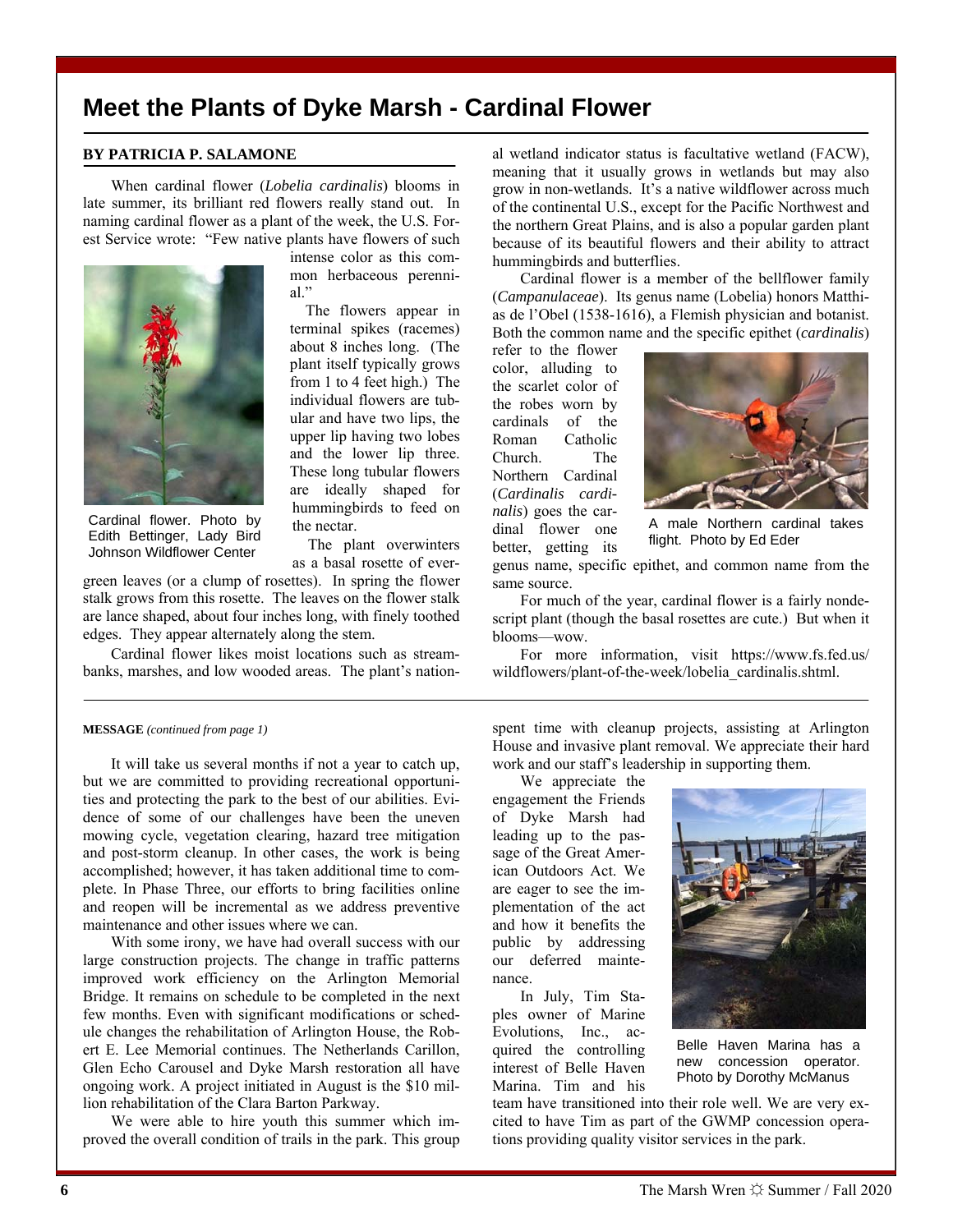#### **A Welcomed Infusion to National Parks Funds**

On June 22, Virginia U.S. Senator Mark Warner came to Belle Haven Park and Dyke Marsh to announce passage of the bipartisan Great American Outdoors Act which President Donald Trump signed into law on August 4. The bill will provide up to \$6.65 billion over a five-year period to address the



Senator Mark Warner announced passage of the Great American Outdoors Act. Photo by Glenda Booth

\$12 billion maintenance backlog at national parks and adds \$900 million to protect other land and water resources throughout the U.S. The George Washington Memorial Parkway has a \$717.2 million deferred maintenance backlog. Between 2011 and 2019, the National Park Service lost 16 percent of its staff while trying to manage a 17 percent increase in visitation, says the National Parks Conservation Association. FODM thanks the members of the Virginia delegation who supported this bill and Senator Warner for his leadership.

"Each generation has its own rendezvous with the land. . . we are all brief tenants on this planet. By choice or default, we will carve out a land legacy for our heirs."

> -- Stuart Udall, U.S. Secretary of Interior 1961-1969

### **Welcome New FODM Members**

FODM welcomes our **new members** Trina and Gary Bachman, Xinyi Duan, Merilee Fellows, Michael Fulkerson, Tim Hostert, Linda Howard, Charlene Johnson, Cora McHugh, Phyllis Pappas, Glenda Parker, Leila Saldanha, Jeanette Smith, Tim Staples, Pamela Webb and Janice Windau. And welcome **new Life Member** Mary Stromwall.

### **How's the Water? The Potomac Got a D+**

The Potomac River was so hot in 2019 that it got a  $D+$  rating by the University of Maryland Center for Environmental Science in their May 2020 study. The Chesapeake Bay got a Cgrade, its lowest score since 2011. The report concluded, "Benthic communities, freshwater organisms that include snails, mussels,



Year-long high temperatures in 2019 contributed to the poor rating for the Potomac River. Photo by T.D. Hobart

worms and insects that live in and around the stream and river bottom, fared the worst in the extreme heat among all watershed indicators. . . Bay-wide, the benthic community score dropped sharply from 59 percent to 38 percent. High temperatures also negatively impacted aquatic grasses and lowered dissolved oxygen levels." The low scores in 2019 were mainly due to above-average temperatures almost every month of the year, researchers reported.

U.S. Park Police, Emergency Number: 202-610-7500

# **FODM Membership - Dues and Contributions**

Support the Friends of Dyke Marsh by becoming a member or renewing your membership. Benefits include the Friends' quarterly publication, *The Marsh Wren*; quarterly membership meetings with knowledgeable speakers; Sunday morning bird walks and notification of activities in and around the marsh. Most importantly, your membership lends your voice in support of the Dyke Marsh Wildlife Preserve and our efforts to advocate for full restoration of the marsh. Just click on the "Join" or "Donate" button on our membership page at www.fodm.org to make your tax-deductible contribution by credit card or from your bank account securely through PayPal. For help, info@fodm.org. If you prefer, you can send a check, payable to FODM, P.O. Box 7183, Alexandria, Virginia 22307. The annual dues are \$15.00 per household, \$250.00 for life membership for an individual*.* You will receive a notice by mail or by email when your renewal is due. A financial statement is available upon written request from the Virginia Office of Charitable and Regulatory Programs. Thank you for your support of FODM.

| DUES AMOUNT\$                                      |  |
|----------------------------------------------------|--|
| ADDITIONAL CONTRIBUTION \$                         |  |
| TOTAL AMOUNT ENCLOSED \$                           |  |
|                                                    |  |
| NAME                                               |  |
| ADDRESS                                            |  |
| $CITY$ $STATE$ $ZIP$                               |  |
| TELEPHONE NUMBER                                   |  |
| EMAIL ADDRESS                                      |  |
|                                                    |  |
| Please address any questions or comments about The |  |
| Marsh Wren to Dorothy McManus and about member-    |  |
| ship to Bob Veltkamp. You may contact them by mail |  |
| at FODM, P.O. Box 7183, Alexandria, Virginia 22307 |  |
| -7183, by telephone or by email (see page 2).      |  |